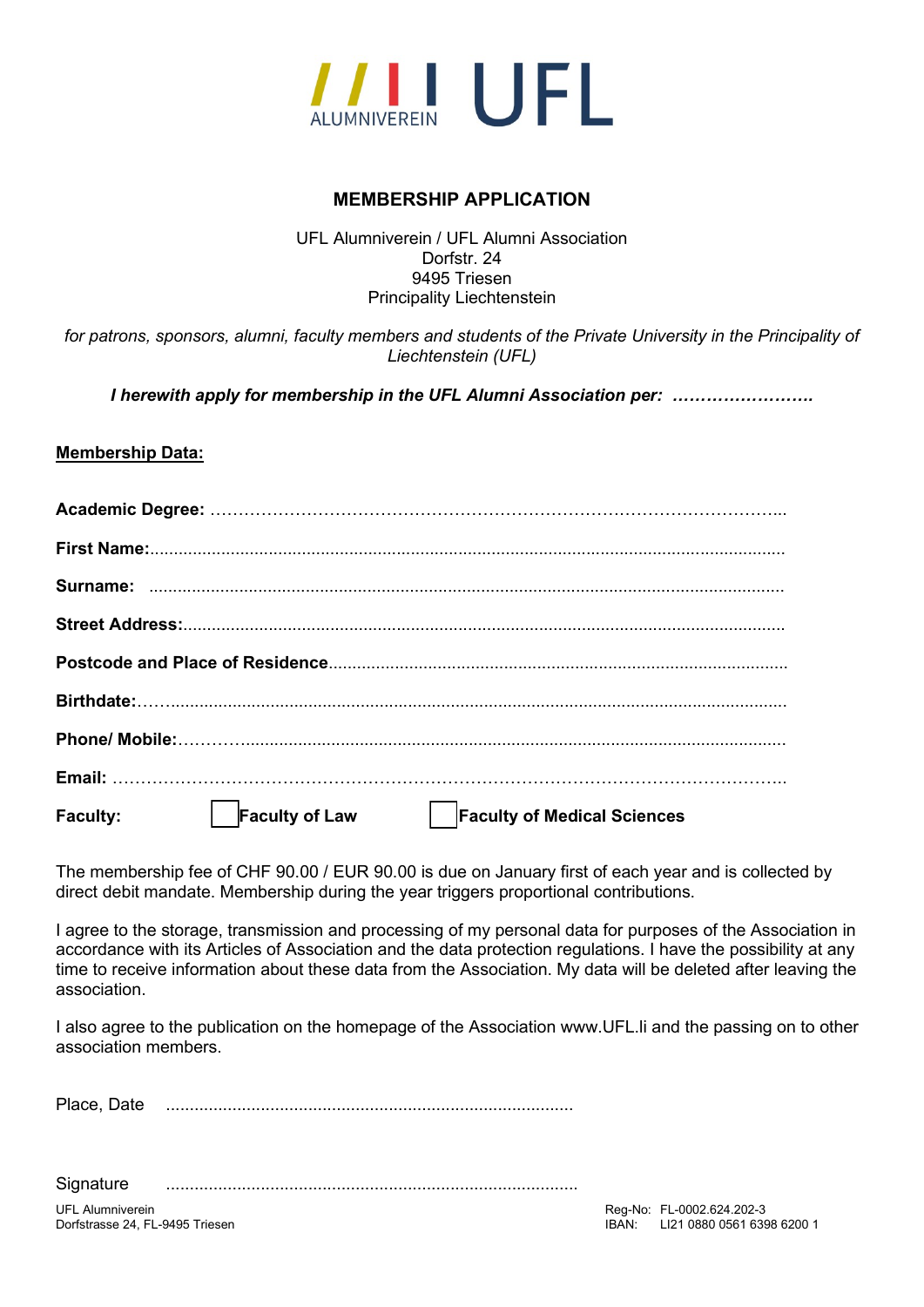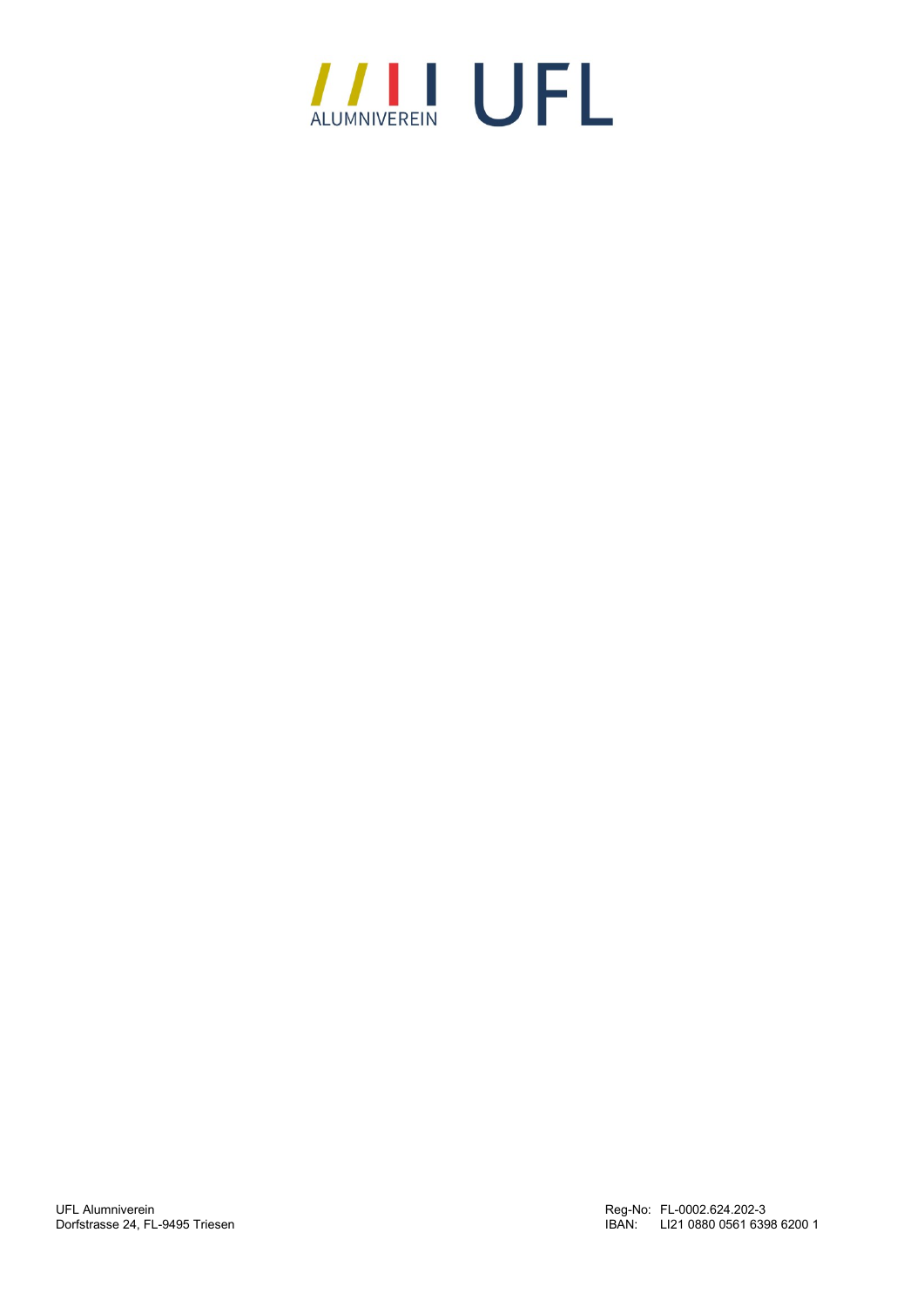

## **SEPA Direct Debit Mandate**

Surname: ……………………………………..

First Name: ……………………………………

I hereby authorize the UFL Alumni Association to collect payments from my account by direct debit. At the same time, I instruct my bank to cash the direct debits drawn by the UFL Alumni Association on my account.

Please note: I can demand reimbursement of the amount debited within eight weeks, starting from the date of the debit for which the conditions agreed with my banking institution apply.

Credit Institution:........................................................................................................

Account Owner:.........................................................................................................

IBAN:.........................................................................................................................

BIC:...........................................................................................................................

The data will be stored by the administration of the Association on electronic data carriers during the membership. I hereby agree to this measure.

| Place, Date |  |
|-------------|--|
| Signature   |  |